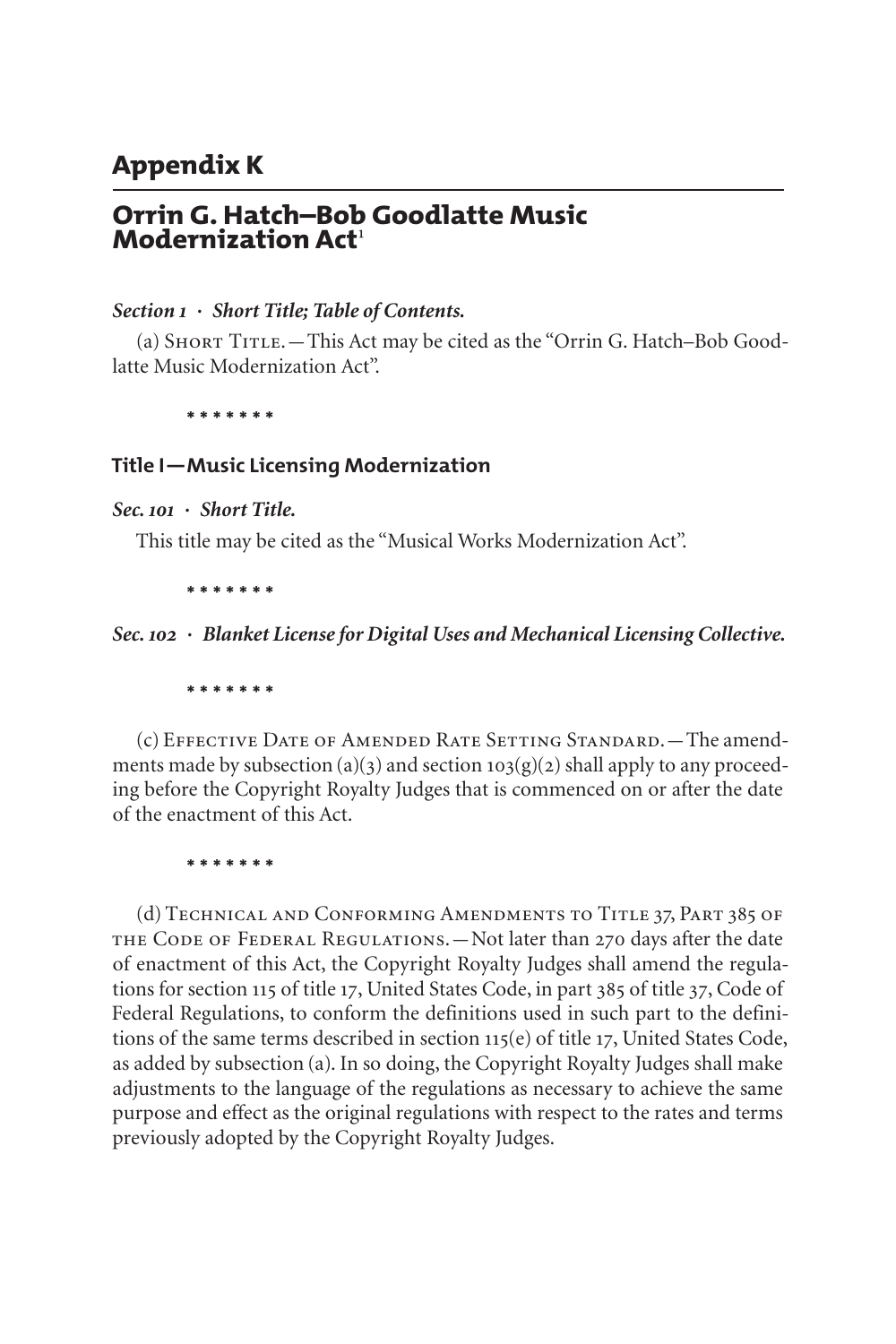(e) COPYRIGHT OFFICE ACTIVITIES. - The Register of Copyrights shall engage in public outreach and educational activities—

(1) regarding the amendments made by subsection (a) to section 115 of title 17, United States Code, including the responsibilities of the mechanical licensing collective designated under those amendments;

(2) which shall include educating songwriters and other interested parties with respect to the process established under section  $115(d)(3)(C)(i)(V)$  of title 17, United States Code, as added by subsection (a), by which—

(A) a copyright owner may claim ownership of musical works (and shares of such works); and

(B) royalties for works for which the owner is not identified or located shall be equitably distributed to known copyright owners; and

(3) which the Register shall make available online.

#### **\* \* \* \* \* \* \***

(f) Unclaimed Royalties Study and Recommendations.—

 $(1)$  In GENERAL.  $-$  Not later than 2 years after the date on which the Register of Copyrights initially designates the mechanical licensing collective under section  $115(d)(3)(B)(i)$  of title 17, United States Code, as added by subsection (a)(4), the Register, in consultation with the Comptroller General of the United States, and after soliciting and reviewing comments and relevant information from music industry participants and other interested parties, shall submit to the Committee on the Judiciary of the Senate and the Committee on the Judiciary of the House of Representatives a report that recommends best practices that the collective may implement in order to—

(A) identify and locate musical work copyright owners with unclaimed accrued royalties held by the collective;

(B) encourage musical work copyright owners to claim the royalties of those owners; and

(C) reduce the incidence of unclaimed royalties.

(2) Consideration of recommendations.—The mechanical licensing collective shall carefully consider, and give substantial weight to, the recommendations submitted by the Register of Copyrights under paragraph (1) when establishing the procedures of the collective with respect to the—

(A) identification and location of musical work copyright owners; and

(B) distribution of unclaimed royalties.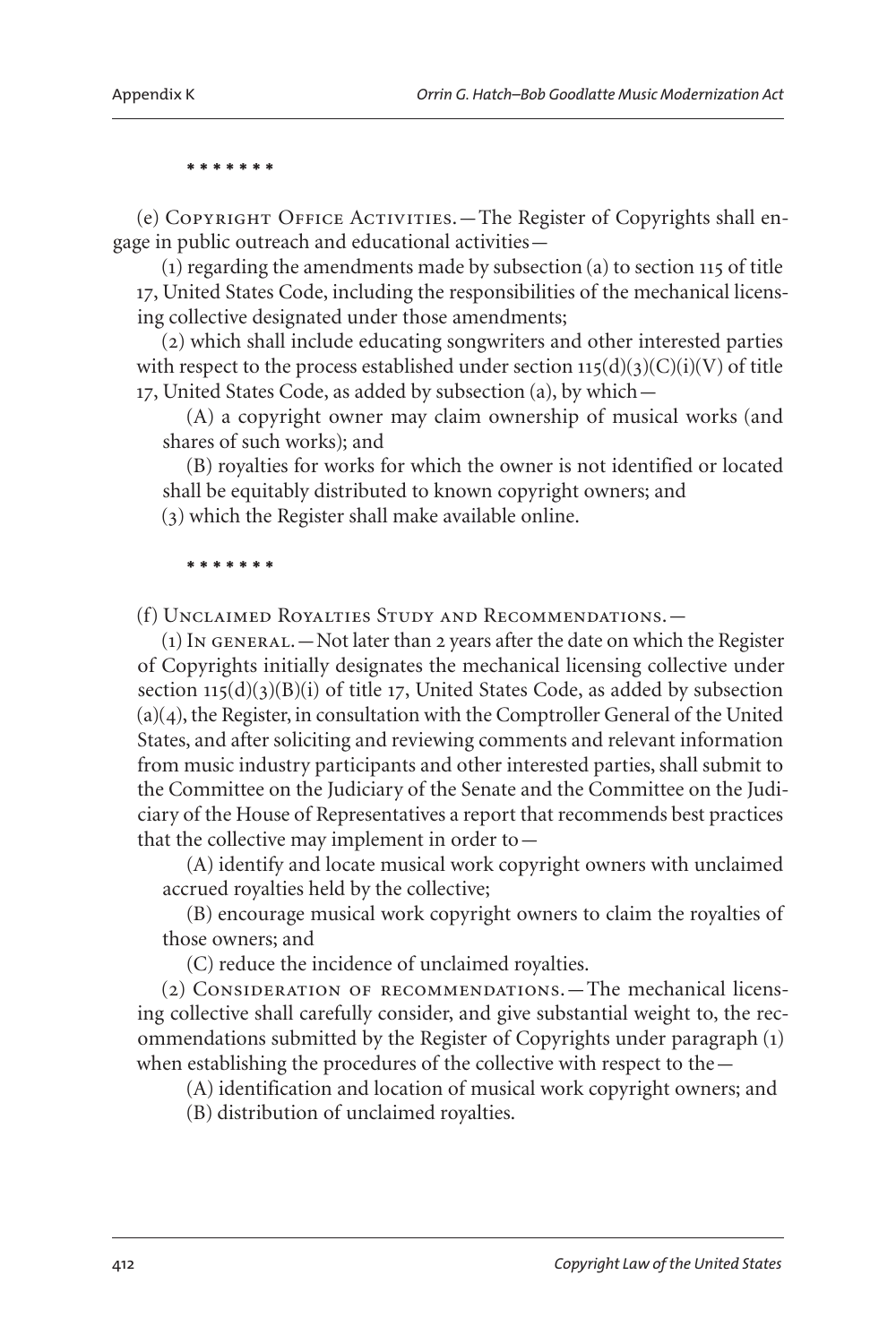*Sec. 103 · Amendments to Section 114.*

**\* \* \* \* \* \* \***

(c) Use In Musical Work Proceedings.—

(1) In general.—License fees payable for the public performance of sound recordings under section 106(6) of title 17, United States Code, shall not be taken into account in any administrative, judicial, or other governmental proceeding to set or adjust the royalties payable to musical work copyright owners for the public performance of their works except in such a proceeding to set or adjust royalties for the public performance of musical works by means of a digital audio transmission other than a transmission by a broadcaster, and may be taken into account only with respect to such digital audio transmission.

 $(2)$  DEFINITIONS. — In this subsection:

(A) Transmission by a broadcaster.—The term "transmission by a broadcaster" means a nonsubscription digital transmission made by a terrestrial broadcast station on its own behalf, or on the behalf of a terrestrial broadcast station under common ownership or control, that is not part of an interactive service or a music-intensive service comprising the transmission of sound recordings customized for or customizable by recipients or service users.

(B) Terrestrial broadcast station.—The term "terrestrial broadcast station" means a terrestrial, over-the-air radio or television broadcast station, including an FM translator (as defined in section 74.1201 of title 47, Code of Federal Regulations, and licensed as such by the Federal Communications Commission) whose primary business activities are comprised of, and whose revenues are generated through, terrestrial, over-the-air broadcast transmissions, or the simultaneous or substantially-simultaneous digital retransmission by the terrestrial, over-the-air broadcast station of its over-the-air broadcast transmissions.

(d) RULE OF CONSTRUCTION.—Subsection  $(c)(2)$  shall not be given effect in interpreting provisions of title 17, United States Code.

**\* \* \* \* \* \* \***

(e) Use in Sound Recording Proceedings.—The repeal of section 114(i) of title 17, United States Code, by subsection (b) shall not be taken into account in any proceeding to set or adjust the rates and fees payable for the use of sound recordings under section 112(e) or 114(f) of such title that is pending on, or commenced on or after, the date of enactment of this Act.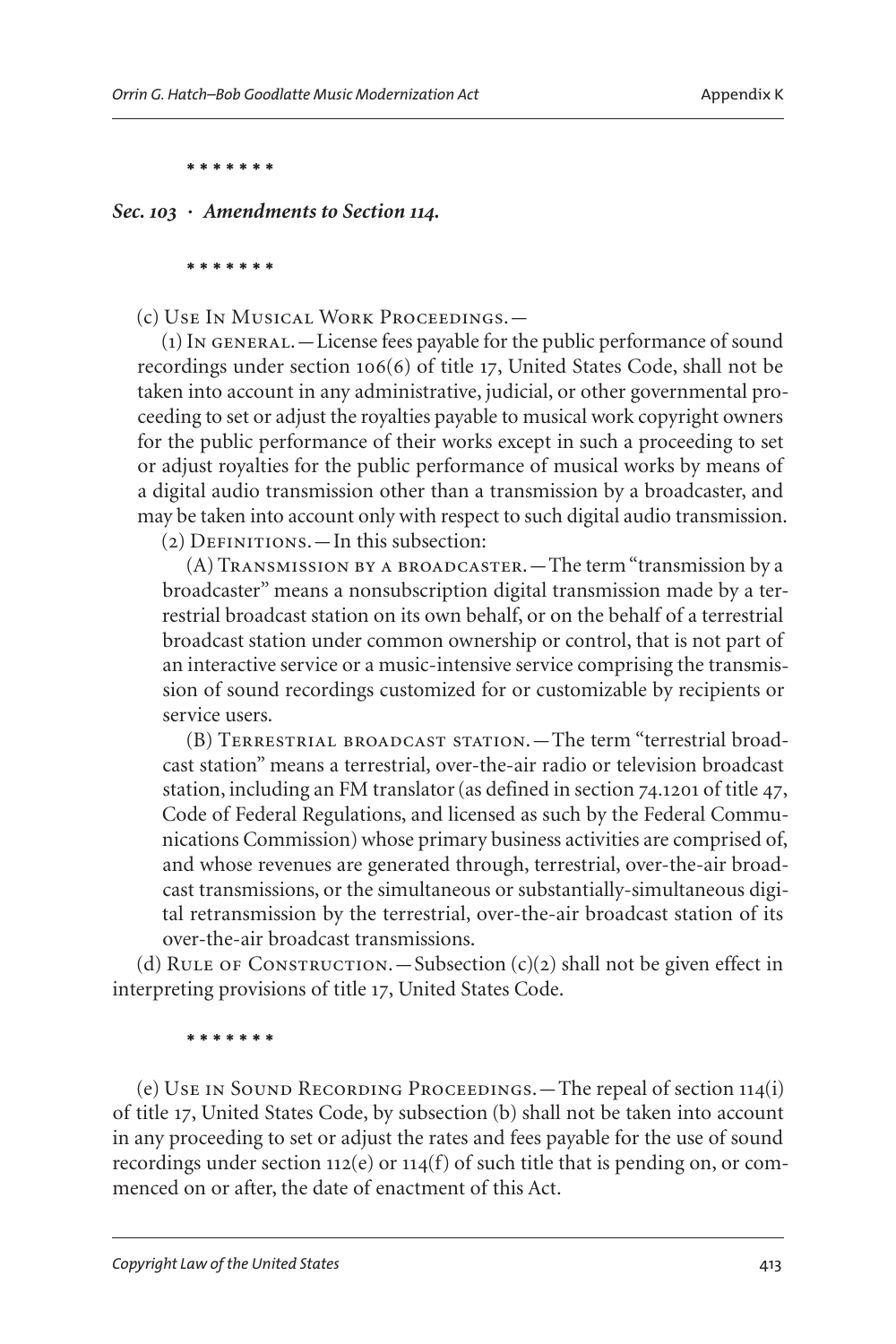(f) Decisions and Precedents Not Affected.—The repeal of section 114(i) of title 17, United States Code, by subsection (b) shall not have any effect upon the decisions, or the precedents established or relied upon, in any proceeding to set or adjust the rates and fees payable for the use of sound recordings under section 112(e) or 114(f) of such title before the date of enactment of this Act.

**\* \* \* \* \* \* \***

(h) Effective Date of Amended Rate Setting Standard.—The amendments made by subsection (a)(1) shall apply to any proceeding before the Copyright Royalty Judges that is commenced on or after the date of the enactment of this Act.

#### **\* \* \* \* \* \* \***

### *Sec. 105 · Performing Rights Society Consent Decrees.*

 $(a)$  DEFINITION. — In this section, the term "performing rights society" has the meaning given the term in section 101 of title 17, United States Code.

(b) NOTIFICATION OF REVIEW.

(1) In general.—The Department of Justice shall provide timely briefings upon request of any Member of the Committee on the Judiciary of the Senate and the Committee on the Judiciary of the House of Representatives regarding the status of a review in progress of a consent decree between the United States and a performing rights society.

(2) Confidentiality and deliberative process.—In accordance with applicable rules relating to confidentiality and agency deliberative process, the Department of Justice shall share with such Members of Congress detailed and timely information and pertinent documents related to the consent decree review.

(c) Action Before Motion to Terminate.—

(1) In general.—Before filing with the appropriate district court of the United States a motion to terminate a consent decree between the United States and a performing rights society, including a motion to terminate a consent decree after the passage of a specified period of time, the Department of Justice shall—

(A) notify Members of Congress and committees of Congress described in subsection (b); and

(B) provide to such Members of Congress and committees information regarding the impact of the proposed termination on the market for licensing the public performance of musical works should the motion be granted.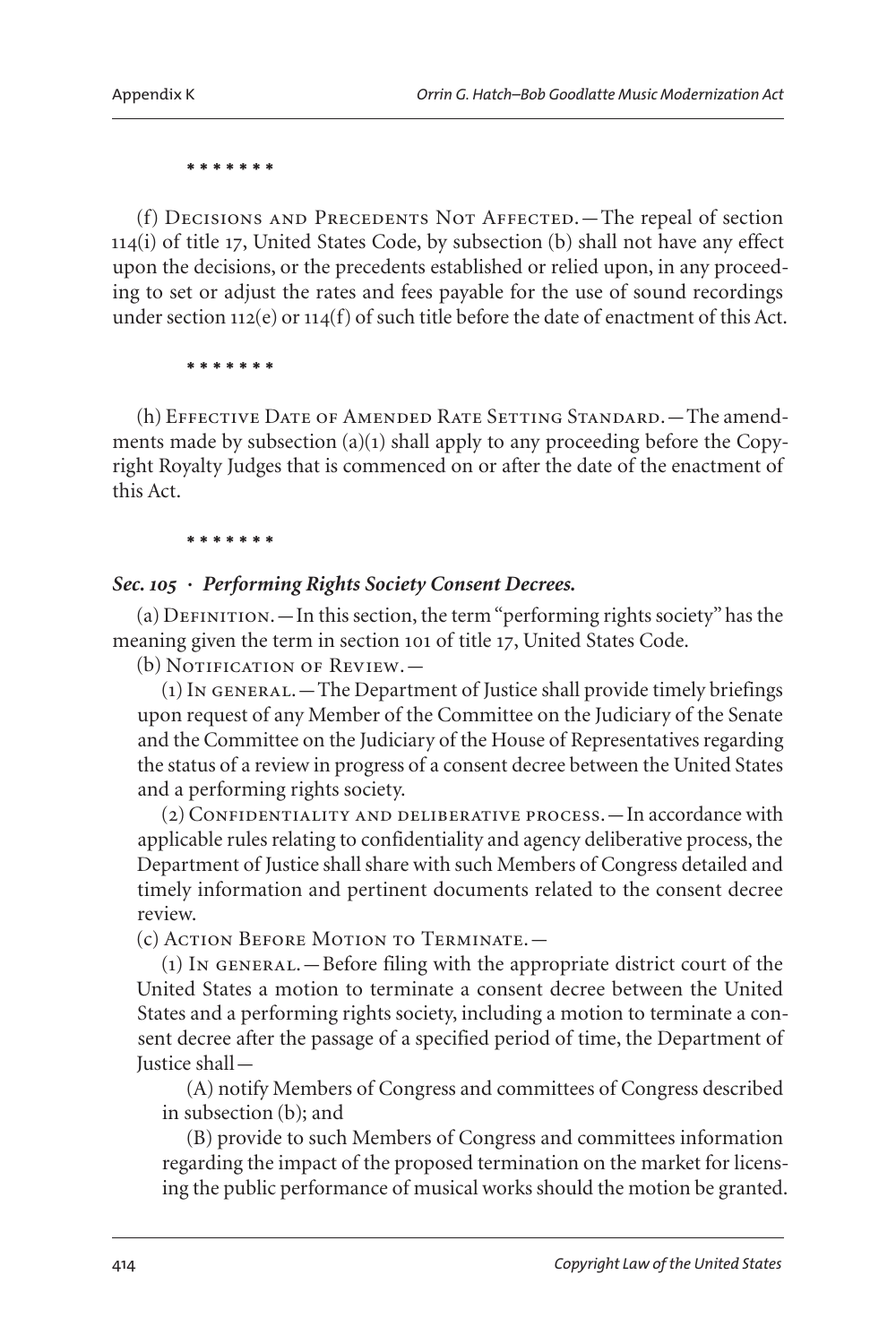### $(2)$  Notification.  $-$

(A) In GENERAL. — During the notification described in paragraph  $(1)$ , and not later than a reasonable time before the date on which the Department of Justice files with the appropriate district court of the United States a motion to terminate a consent decree between the United States and a performing rights society, the Department of Justice should submit to the chairmen and ranking members of the Committee on the Judiciary of the Senate and the Committee on the Judiciary of the House of Representatives a written notification of the intent of the Department of Justice to file the motion.

(B) Contents.—The notification provided in subparagraph (A) shall include a written report to the chairmen and ranking members of the Committee on the Judiciary of Senate and the Committee on the Judiciary of the House of Representatives setting forth—

(i) an explanation of the process used by the Department of Justice to review the consent decree;

(ii) a summary of the public comments received by the Department of Justice during the review by the Department; and

(iii) other information provided to Congress under paragraph (1)(B). (d) Scope.—This section applies only to a consent decree between the United States and a performing rights society.

#### **\* \* \* \* \* \* \***

#### *Sec. 106 · Effective Date.*

This title, and the amendments made by this title, shall take effect on the date of enactment of this Act.

**\* \* \* \* \* \* \***

## **Title II—Classics Protection Act**

*Sec. 201 · Short Title.*

**\* \* \* \* \* \* \***

This title may be cited as the "Classics Protection and Access Act".